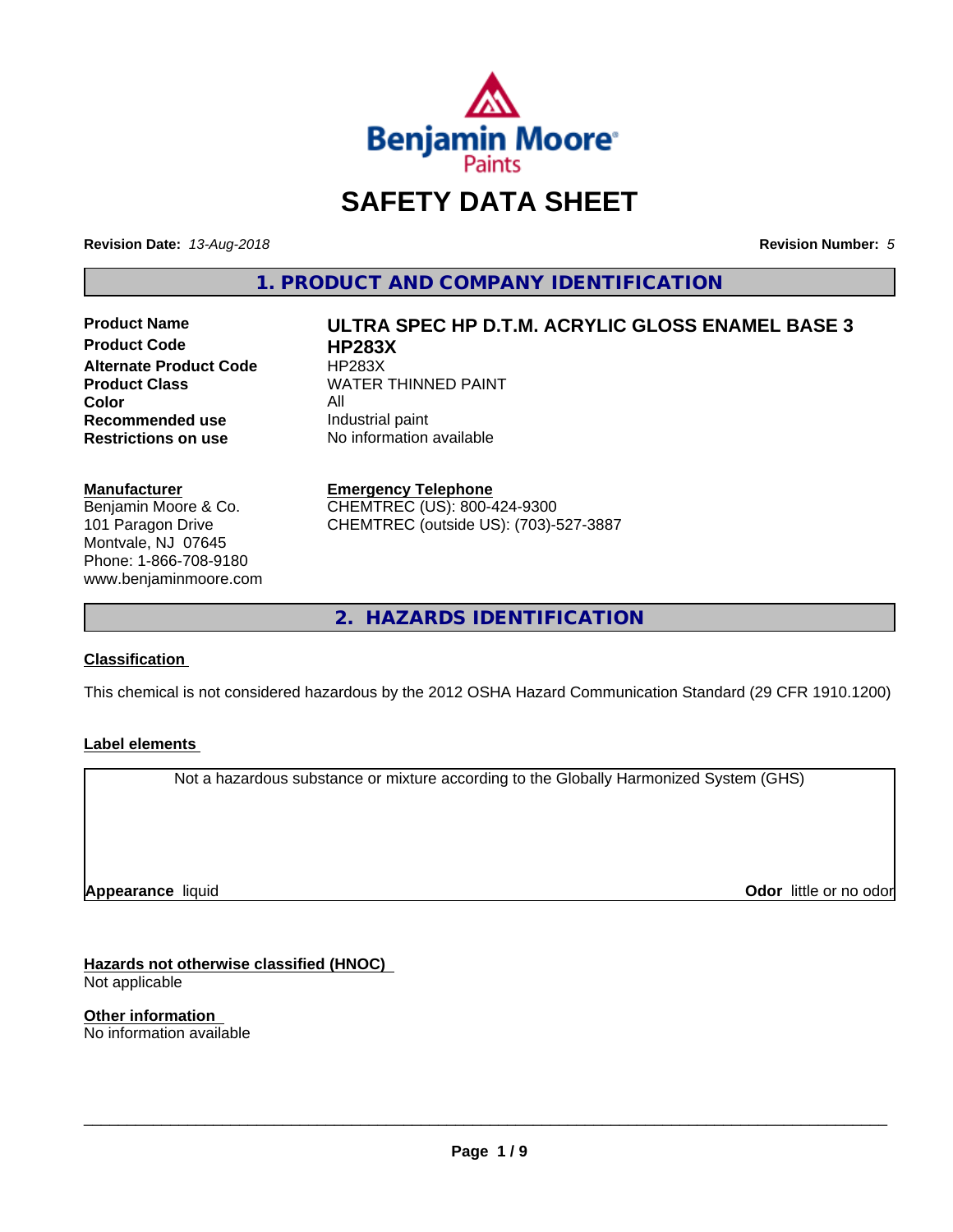### **3. COMPOSITION INFORMATION ON COMPONENTS**

| <b>Chemical name</b>                          | <b>CAS No.</b> | Weight-% |
|-----------------------------------------------|----------------|----------|
| Titanium dioxide                              | 13463-67-7     |          |
| 2.2.4-trimethyl-1.3-propanediol diisobutyrate | 6846-50-0      |          |
| Zinc phosphate                                | 7779-90-0      |          |
| Ammonia                                       | 7664-41-7      | U.G      |

|                                                  | 4. FIRST AID MEASURES                                                                                    |
|--------------------------------------------------|----------------------------------------------------------------------------------------------------------|
| <b>General Advice</b>                            | No hazards which require special first aid measures.                                                     |
| <b>Eye Contact</b>                               | Rinse thoroughly with plenty of water for at least 15 minutes and consult a<br>physician.                |
| <b>Skin Contact</b>                              | Wash off immediately with soap and plenty of water while removing all<br>contaminated clothes and shoes. |
| <b>Inhalation</b>                                | Move to fresh air. If symptoms persist, call a physician.                                                |
| Ingestion                                        | Clean mouth with water and afterwards drink plenty of water. Consult a physician<br>if necessary.        |
| <b>Most Important</b><br><b>Symptoms/Effects</b> | None known.                                                                                              |
| <b>Notes To Physician</b>                        | Treat symptomatically.                                                                                   |

**5. FIRE-FIGHTING MEASURES**

| <b>Suitable Extinguishing Media</b>                                              | Use extinguishing measures that are appropriate to local<br>circumstances and the surrounding environment.                                   |
|----------------------------------------------------------------------------------|----------------------------------------------------------------------------------------------------------------------------------------------|
| <b>Protective Equipment And Precautions For</b><br><b>Firefighters</b>           | As in any fire, wear self-contained breathing apparatus<br>pressure-demand, MSHA/NIOSH (approved or equivalent)<br>and full protective gear. |
| <b>Specific Hazards Arising From The Chemical</b>                                | Closed containers may rupture if exposed to fire or<br>extreme heat.                                                                         |
| <b>Sensitivity To Mechanical Impact</b>                                          | No.                                                                                                                                          |
| <b>Sensitivity To Static Discharge</b>                                           | No.                                                                                                                                          |
| <b>Flash Point Data</b><br>Flash Point (°F)<br>Flash Point (°C)<br><b>Method</b> | 250<br>121<br><b>PMCC</b>                                                                                                                    |
| <b>Flammability Limits In Air</b>                                                |                                                                                                                                              |
| Lower flammability limit:                                                        | Not applicable                                                                                                                               |
|                                                                                  |                                                                                                                                              |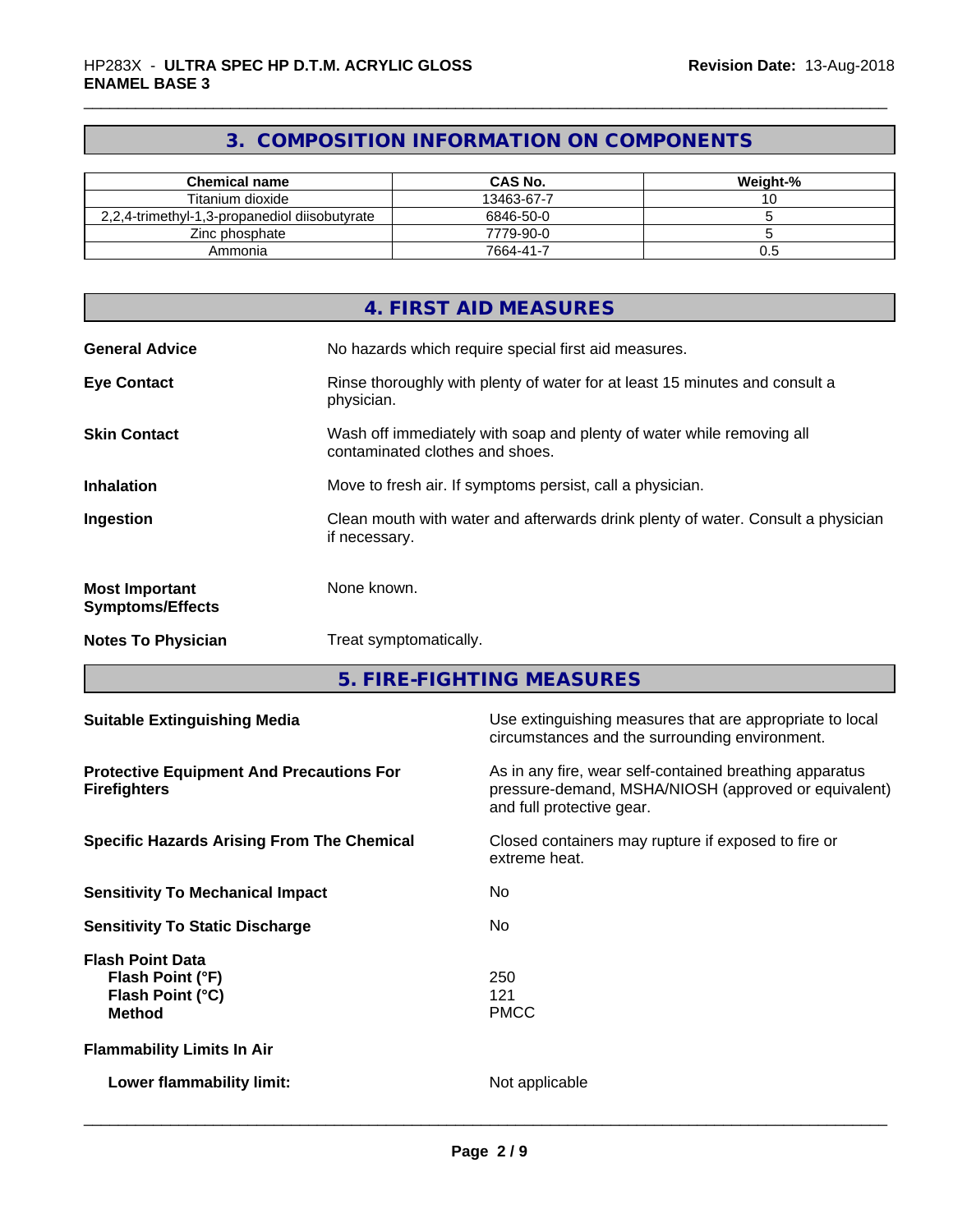# **Upper flammability limit:** Not applicable **NFPA Health:** 1 **Flammability:** 1 **Instability:** 0 **Special:** Not Applicable

#### **NFPA Legend**

- 0 Not Hazardous
- 1 Slightly
- 2 Moderate
- 3 High
- 4 Severe

*The ratings assigned are only suggested ratings, the contractor/employer has ultimate responsibilities for NFPA ratings where this system is used.*

*Additional information regarding the NFPA rating system is available from the National Fire Protection Agency (NFPA) at www.nfpa.org.*

#### **6. ACCIDENTAL RELEASE MEASURES**

| <b>Personal Precautions</b>                                                                                                            | Avoid contact with skin, eyes and clothing. Ensure adequate ventilation.                                                                                                         |
|----------------------------------------------------------------------------------------------------------------------------------------|----------------------------------------------------------------------------------------------------------------------------------------------------------------------------------|
| <b>Other Information</b>                                                                                                               | Prevent further leakage or spillage if safe to do so.                                                                                                                            |
| <b>Environmental precautions</b>                                                                                                       | See Section 12 for additional Ecological Information.                                                                                                                            |
| Soak up with inert absorbent material. Sweep up and shovel into suitable<br><b>Methods for Cleaning Up</b><br>containers for disposal. |                                                                                                                                                                                  |
|                                                                                                                                        | 7. HANDLING AND STORAGE                                                                                                                                                          |
| <b>Handling</b>                                                                                                                        | Avoid contact with skin, eyes and clothing. Avoid breathing vapors, spray mists or<br>sanding dust. In case of insufficient ventilation, wear suitable respiratory<br>equipment. |
| <b>Storage</b>                                                                                                                         | Keep container tightly closed. Keep out of the reach of children.                                                                                                                |

**Incompatible Materials** No information available

#### **8. EXPOSURE CONTROLS/PERSONAL PROTECTION**

#### **Exposure Limits**

| Chemical name    | <b>ACGIH TLV</b>   | <b>OSHA PEL</b>           |
|------------------|--------------------|---------------------------|
| Titanium dioxide | 10 mg/m $^3$ - TWA | 15 mg/m $3$ - TWA         |
| Ammonia          | 25 ppm - TWA       | 50 ppm - TWA              |
|                  | 35 ppm - STEL      | $35 \text{ mg/m}^3$ - TWA |

#### **Legend**

ACGIH - American Conference of Governmental Industrial Hygienists Exposure Limits OSHA - Occupational Safety & Health Administration Exposure Limits N/E - Not Established

**Engineering Measures** Ensure adequate ventilation, especially in confined areas.

 $\overline{\phantom{a}}$  ,  $\overline{\phantom{a}}$  ,  $\overline{\phantom{a}}$  ,  $\overline{\phantom{a}}$  ,  $\overline{\phantom{a}}$  ,  $\overline{\phantom{a}}$  ,  $\overline{\phantom{a}}$  ,  $\overline{\phantom{a}}$  ,  $\overline{\phantom{a}}$  ,  $\overline{\phantom{a}}$  ,  $\overline{\phantom{a}}$  ,  $\overline{\phantom{a}}$  ,  $\overline{\phantom{a}}$  ,  $\overline{\phantom{a}}$  ,  $\overline{\phantom{a}}$  ,  $\overline{\phantom{a}}$ 

#### **Personal Protective Equipment**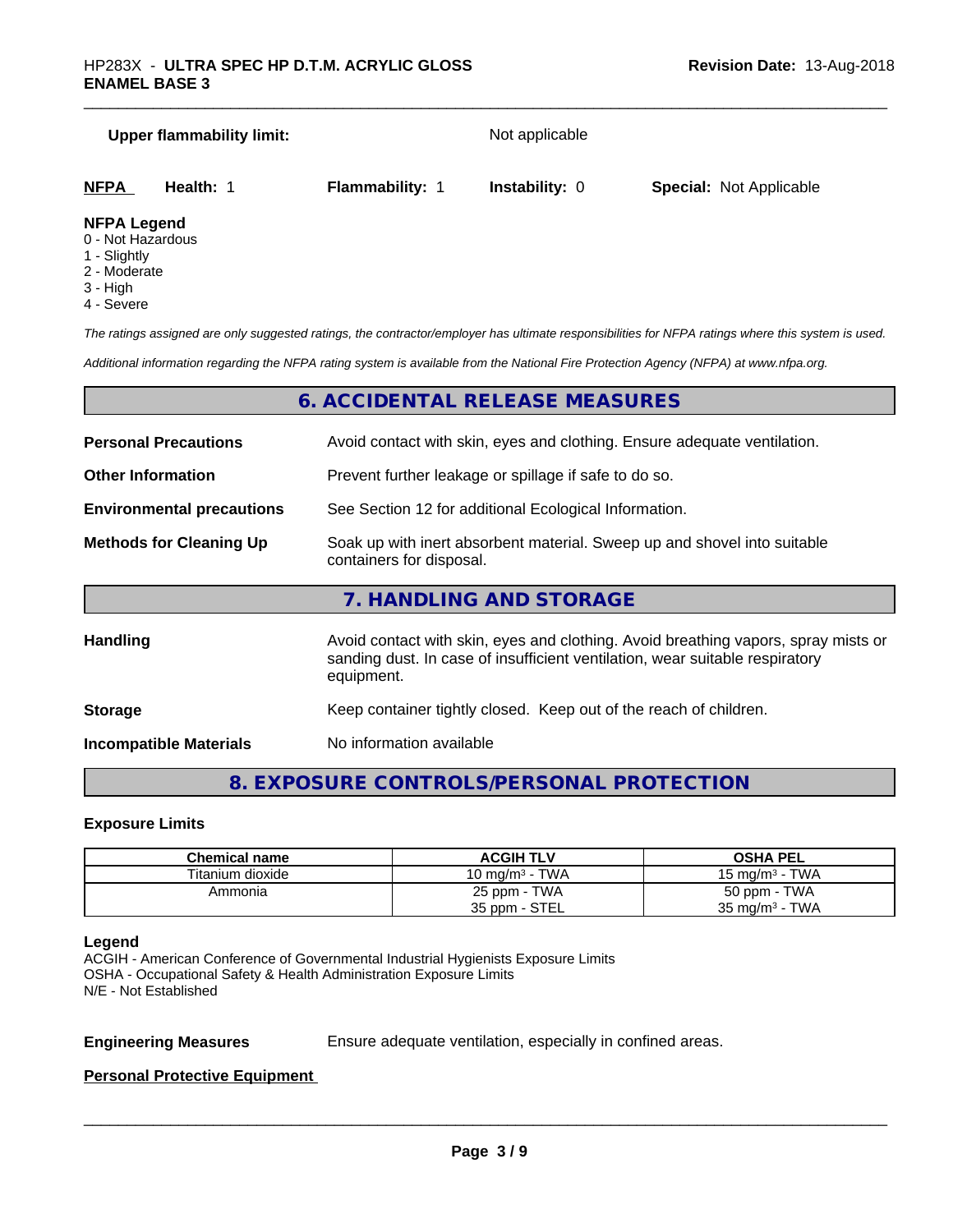| <b>Eye/Face Protection</b>    | Safety glasses with side-shields.                                        |
|-------------------------------|--------------------------------------------------------------------------|
| <b>Skin Protection</b>        | Protective gloves and impervious clothing.                               |
| <b>Respiratory Protection</b> | In case of insufficient ventilation wear suitable respiratory equipment. |
| <b>Hygiene Measures</b>       | Avoid contact with skin, eyes and clothing. Remove and wash contaminated |

#### **9. PHYSICAL AND CHEMICAL PROPERTIES**

clothing before re-use. Wash thoroughly after handling.

**Appearance** liquid **Odor** little or no odor **Odor Threshold No information available No information available Density (lbs/gal)** 8.8 - 9.2 **Specific Gravity** 1.05 - 1.10 **pH** No information available **Viscosity (cps)** No information available **Solubility(ies)** No information available **Water solubility Water solubility Water solubility Water solubility Water solubility Water solution Evaporation Rate No information available No information available Vapor pressure @20 °C (kPa)** No information available **Vapor density Vapor density No information available Wt. % Solids** 40 - 50<br> **Vol. % Solids** 35 - 45 **Vol. % Solids Wt. % Volatiles** 50 - 60 **Vol. % Volatiles** 55 - 65 **VOC Regulatory Limit (g/L)** < 150 **Boiling Point (°F)** 212 **Boiling Point (°C)** 100 **Freezing Point (°F)** 32 **Freezing Point (°C)** 0 **Flash Point (°F)** 250 **Flash Point (°C)** 121 **Method** PMCC **Flammability (solid, gas)** Not applicable **Upper flammability limit:** Not applicable **Lower flammability limit:** Not applicable **Autoignition Temperature (°F)** No information available **Autoignition Temperature (°C)** No information available **Decomposition Temperature (°F)** No information available **Decomposition Temperature (°C)**<br> **Partition coefficient Partition coefficient 1 Partition available No information available** 

**No information available** 

#### **10. STABILITY AND REACTIVITY**

| <b>Reactivity</b>             | Not Applicable                           |
|-------------------------------|------------------------------------------|
| <b>Chemical Stability</b>     | Stable under normal conditions.          |
| <b>Conditions to avoid</b>    | Prevent from freezing.                   |
| <b>Incompatible Materials</b> | No materials to be especially mentioned. |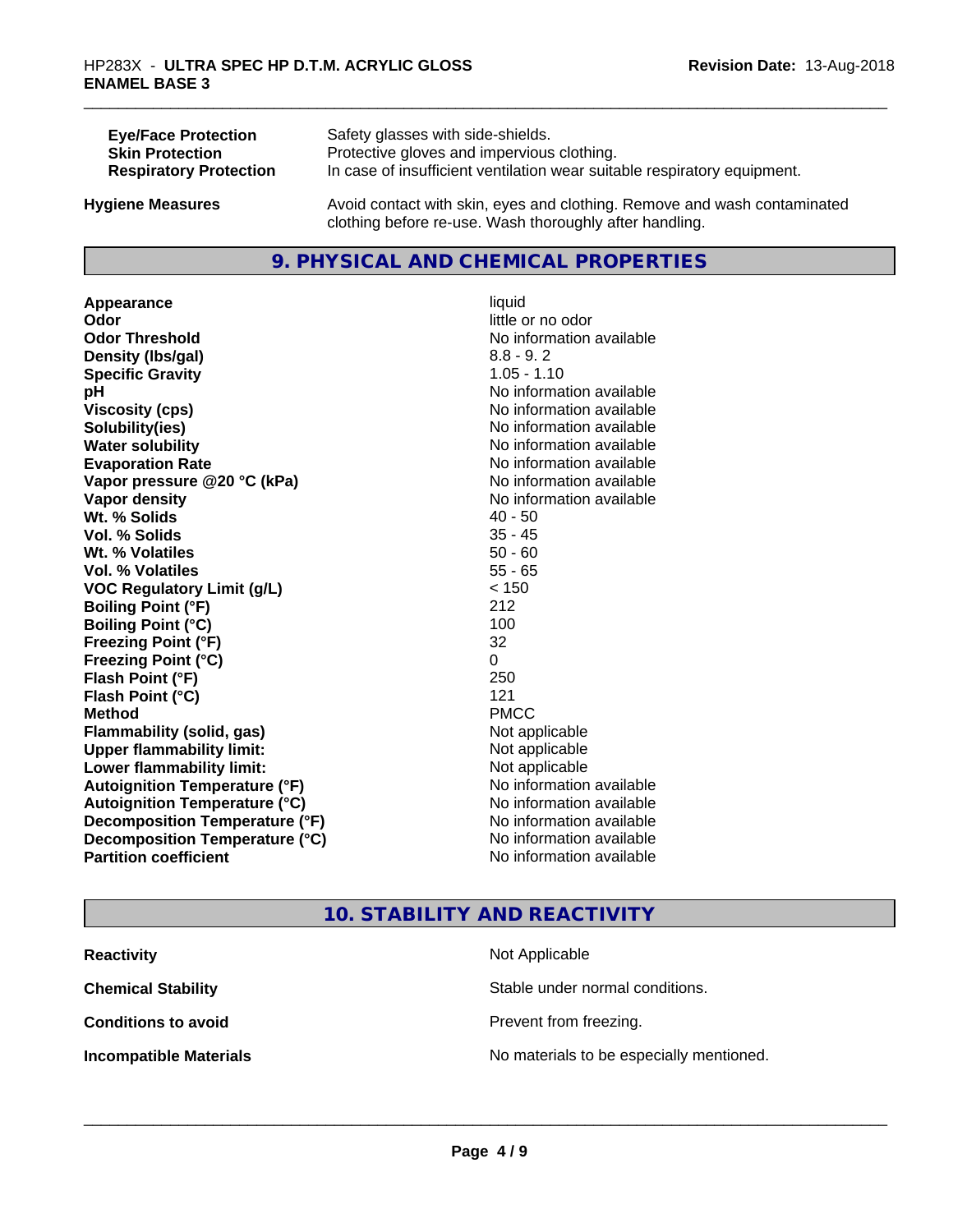## **Hazardous Decomposition Products** None under normal use. **Possibility of hazardous reactions** None under normal conditions of use. **11. TOXICOLOGICAL INFORMATION Product Information Information on likely routes of exposure Principal Routes of Exposure** Eye contact, skin contact and inhalation. **Acute Toxicity Product Information** No information available **Symptoms related to the physical,chemical and toxicological characteristics Symptoms** No information available **Delayed and immediate effects as well as chronic effects from short and long-term exposure**

| Eye contact                     | May cause slight irritation.                                                      |
|---------------------------------|-----------------------------------------------------------------------------------|
| <b>Skin contact</b>             | Substance may cause slight skin irritation. Prolonged or repeated contact may dry |
|                                 | skin and cause irritation.                                                        |
| <b>Inhalation</b>               | May cause irritation of respiratory tract.                                        |
| Ingestion                       | Ingestion may cause gastrointestinal irritation, nausea, vomiting and diarrhea.   |
| <b>Sensitization</b>            | No information available                                                          |
| <b>Neurological Effects</b>     | No information available.                                                         |
| <b>Mutagenic Effects</b>        | No information available.                                                         |
| <b>Reproductive Effects</b>     | No information available.                                                         |
| <b>Developmental Effects</b>    | No information available.                                                         |
| Target organ effects            | No information available.                                                         |
| <b>STOT - single exposure</b>   | No information available.                                                         |
| <b>STOT - repeated exposure</b> | No information available.                                                         |
| Other adverse effects           | No information available.                                                         |
| <b>Aspiration Hazard</b>        | No information available                                                          |
|                                 |                                                                                   |

#### **Numerical measures of toxicity**

**The following values are calculated based on chapter 3.1 of the GHS document**

| ATEmix (oral)                                           | 36055 mg/kg |
|---------------------------------------------------------|-------------|
| <b>ATEmix (dermal)</b>                                  | 164880      |
| <b>ATEmix (inhalation-dust/mist)</b> $425 \text{ mg/L}$ |             |

#### **Component Information**

Titanium dioxide LD50 Oral: > 10000 mg/kg (Rat) 2,2,4-trimethyl-1,3-propanediol diisobutyrate LD50 Oral: > 3,200 mg/kg (Rat) vendor data LC50 Inhalation (Vapor): > 5.3 mg/L (Rat) Ammonia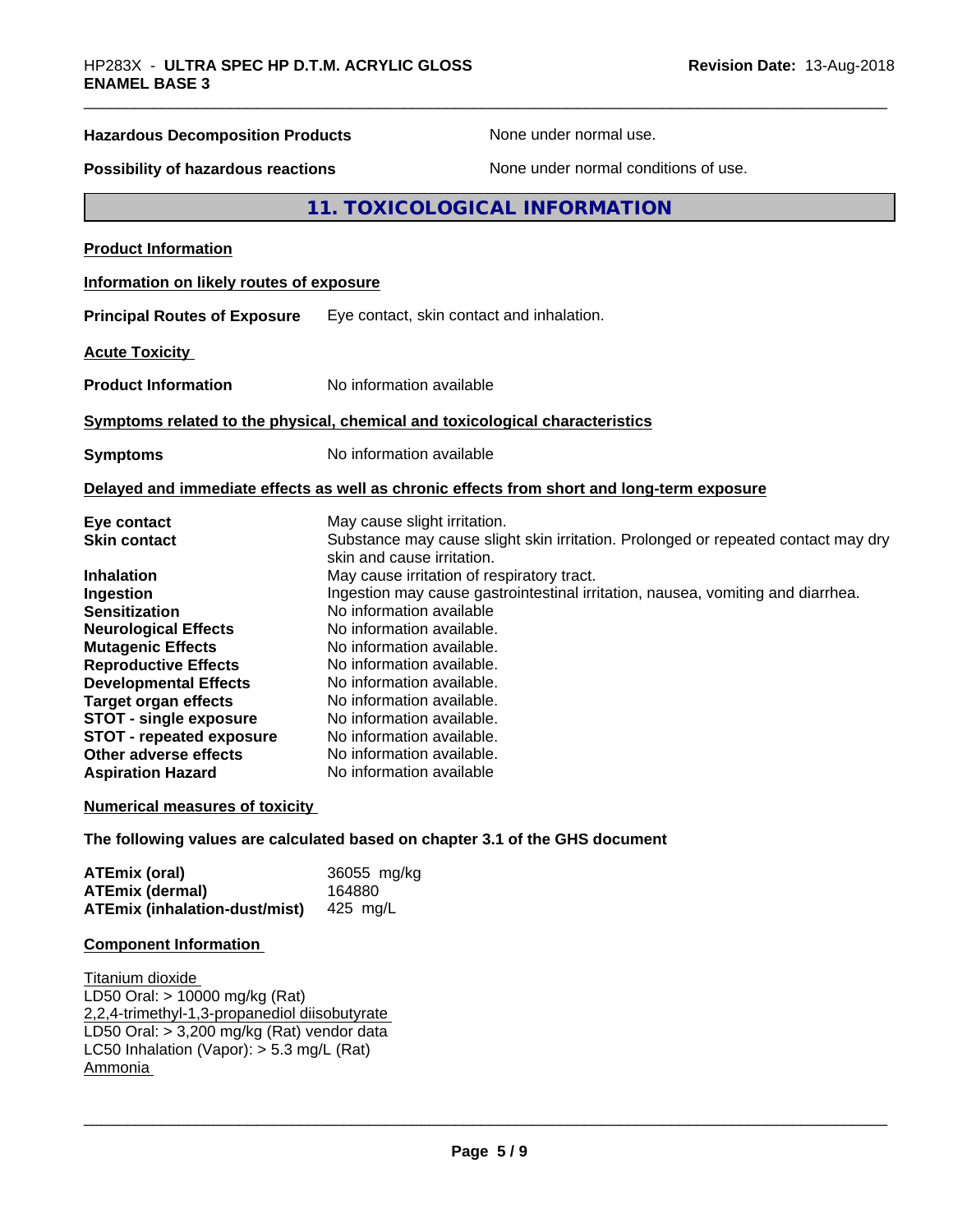LC50 Inhalation (Vapor): 2000 ppm (Rat, 4 hr.)

#### **Carcinogenicity**

*The information below indicateswhether each agency has listed any ingredient as a carcinogen:.*

| <b>Chemical</b><br>name       | <b>IARC</b>                  | <b>NTP</b> | ດເ⊔າ<br>∪J∏≁ |
|-------------------------------|------------------------------|------------|--------------|
|                               | .<br>2B<br>Human<br>Possible |            | Listed       |
| <br>dioxide<br><b>itanium</b> | Carcinogen                   |            |              |

• Although IARC has classified titanium dioxide as possibly carcinogenic to humans (2B), their summary concludes: "No significant exposure to titanium dioxide is thought to occur during the use of products in which titanium dioxide is bound to other materials, such as paint."

#### **Legend**

IARC - International Agency for Research on Cancer NTP - National Toxicity Program OSHA - Occupational Safety & Health Administration

**12. ECOLOGICAL INFORMATION**

#### **Ecotoxicity Effects**

The environmental impact of this product has not been fully investigated.

#### **Product Information**

#### **Acute Toxicity to Fish**

No information available

#### **Acute Toxicity to Aquatic Invertebrates**

No information available

#### **Acute Toxicity to Aquatic Plants**

No information available

#### **Persistence / Degradability**

No information available.

#### **Bioaccumulation**

There is no data for this product.

#### **Mobility in Environmental Media**

No information available.

#### **Ozone**

No information available

#### **Component Information**

#### **Acute Toxicity to Fish**

Titanium dioxide  $LC50: > 1000$  mg/L (Fathead Minnow - 96 hr.)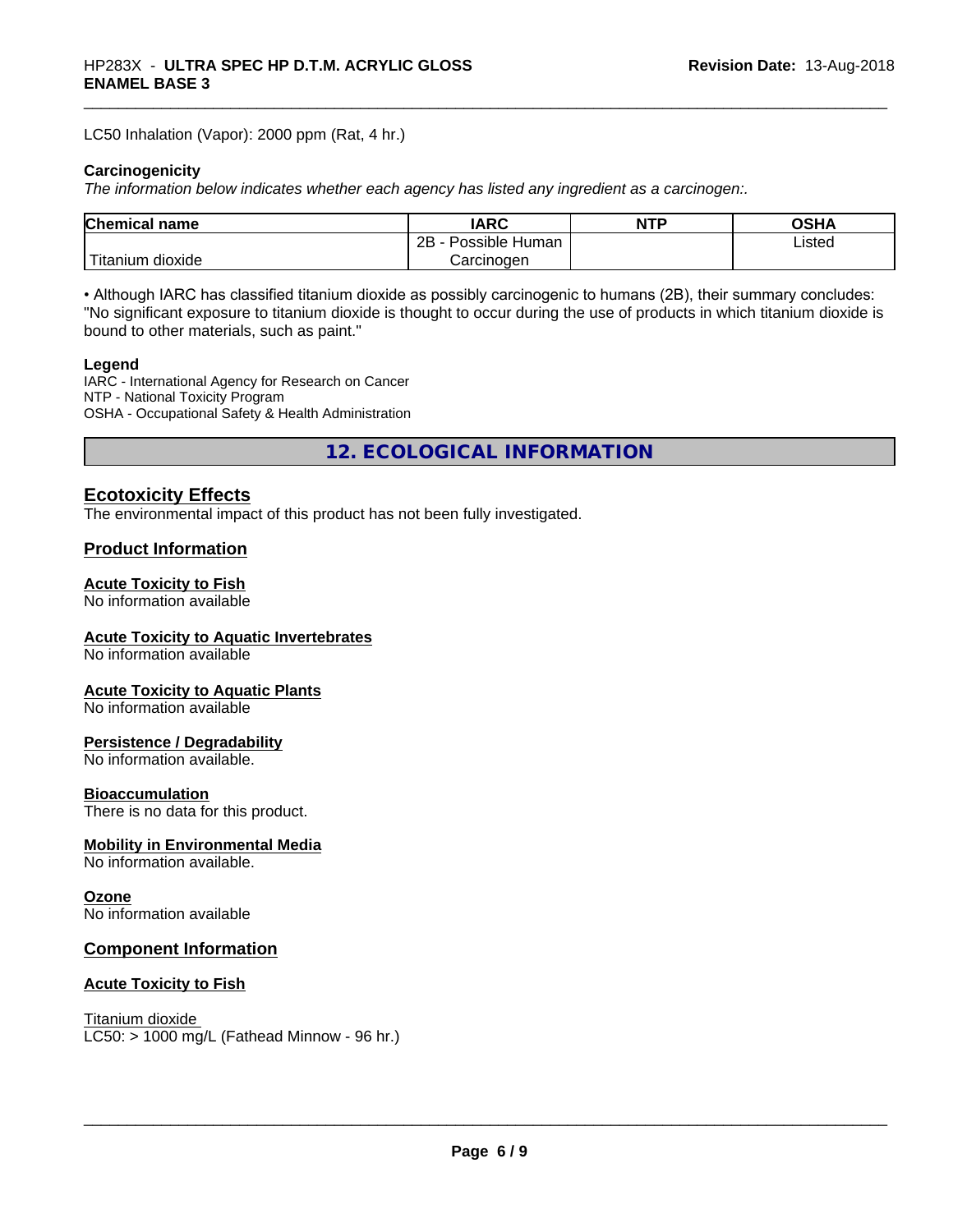#### **Acute Toxicity to Aquatic Invertebrates**

No information available

#### **Acute Toxicity to Aquatic Plants**

No information available

|                              | 13. DISPOSAL CONSIDERATIONS                                                                                                                                                                                               |
|------------------------------|---------------------------------------------------------------------------------------------------------------------------------------------------------------------------------------------------------------------------|
| <b>Waste Disposal Method</b> | Dispose of in accordance with federal, state, and local regulations. Local<br>requirements may vary, consult your sanitation department or state-designated<br>environmental protection agency for more disposal options. |
|                              | 14. TRANSPORT INFORMATION                                                                                                                                                                                                 |
| <b>DOT</b>                   | Not regulated                                                                                                                                                                                                             |
| <b>ICAO/IATA</b>             | Not regulated                                                                                                                                                                                                             |
| <b>IMDG/IMO</b>              | Not regulated                                                                                                                                                                                                             |
|                              | <b>15. REGULATORY INFORMATION</b>                                                                                                                                                                                         |
|                              |                                                                                                                                                                                                                           |

#### **International Inventories**

| <b>TSCA: United States</b> | Yes - All components are listed or exempt. |
|----------------------------|--------------------------------------------|
| <b>DSL: Canada</b>         | Yes - All components are listed or exempt. |

#### **Federal Regulations**

#### **SARA 311/312 hazardous categorization**

| Acute health hazard               | N٥ |
|-----------------------------------|----|
| Chronic Health Hazard             | Nο |
| Fire hazard                       | Nο |
| Sudden release of pressure hazard | Nο |
| Reactive Hazard                   | N٥ |

#### **SARA 313**

Section 313 of Title III of the Superfund Amendments and Reauthorization Act of 1986 (SARA). This product contains a chemical or chemicals which are subject to the reporting requirements of the Act and Title 40 of the Code of Federal Regulations, Part 372:

| <b>Chemical name</b> | CAS No.   | Weight-% | <b>CERCLA/SARA 313</b><br>(de minimis concentration) |
|----------------------|-----------|----------|------------------------------------------------------|
| Zinc phosphate       | 7779-90-0 |          |                                                      |

 $\overline{\phantom{a}}$  ,  $\overline{\phantom{a}}$  ,  $\overline{\phantom{a}}$  ,  $\overline{\phantom{a}}$  ,  $\overline{\phantom{a}}$  ,  $\overline{\phantom{a}}$  ,  $\overline{\phantom{a}}$  ,  $\overline{\phantom{a}}$  ,  $\overline{\phantom{a}}$  ,  $\overline{\phantom{a}}$  ,  $\overline{\phantom{a}}$  ,  $\overline{\phantom{a}}$  ,  $\overline{\phantom{a}}$  ,  $\overline{\phantom{a}}$  ,  $\overline{\phantom{a}}$  ,  $\overline{\phantom{a}}$ 

#### **Clean Air Act,Section 112 Hazardous Air Pollutants (HAPs) (see 40 CFR 61)**

This product contains the following HAPs: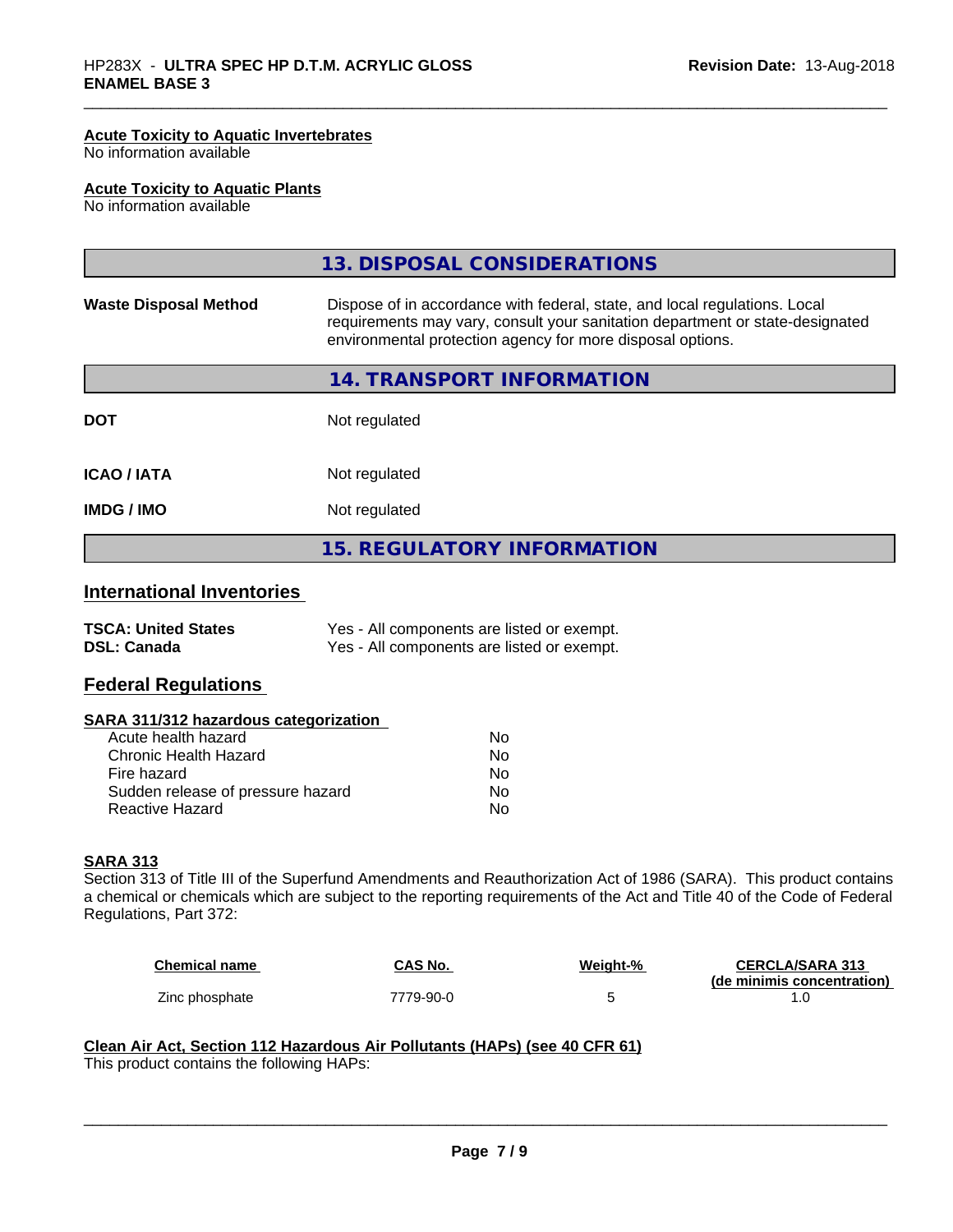*None*

#### **US State Regulations**

#### **California Proposition 65**

**AN** WARNING: Cancer and Reproductive Harm– www.P65warnings.ca.gov

#### **State Right-to-Know**

| <b>Chamisal</b><br>name<br>∟nemica. | .hco.<br>atilystus – | <b>Jersev</b><br>– New ⊺ | าnsvlvania |
|-------------------------------------|----------------------|--------------------------|------------|
| dioxide<br>l itanıum                |                      |                          |            |
| --<br>phosphate<br>∠inc             |                      |                          |            |

#### **Legend**

X - Listed

| <b>16. OTHER INFORMATION</b>                                                                                                                          |                                                    |                                                                            |                      |                                                                                                                                               |
|-------------------------------------------------------------------------------------------------------------------------------------------------------|----------------------------------------------------|----------------------------------------------------------------------------|----------------------|-----------------------------------------------------------------------------------------------------------------------------------------------|
| HMIS -                                                                                                                                                | Health: 1                                          | <b>Flammability: 1</b>                                                     | <b>Reactivity: 0</b> | $PPE: -$                                                                                                                                      |
| <b>HMIS Legend</b><br>0 - Minimal Hazard<br>1 - Slight Hazard<br>2 - Moderate Hazard<br>3 - Serious Hazard<br>4 - Severe Hazard<br>* - Chronic Hazard |                                                    |                                                                            |                      |                                                                                                                                               |
|                                                                                                                                                       | present under the actual normal conditions of use. | X - Consult your supervisor or S.O.P. for "Special" handling instructions. |                      | Note: The PPE rating has intentionally been left blank. Choose appropriate PPE that will protect employees from the hazards the material will |

*Caution: HMISÒ ratings are based on a 0-4 rating scale, with 0 representing minimal hazards or risks, and 4 representing significant hazards or risks. Although HMISÒ ratings are not required on MSDSs under 29 CFR 1910.1200, the preparer, has chosen to provide them. HMISÒ ratings are to be used only in conjunction with a fully implemented HMISÒ program by workers who have received appropriate HMISÒ training. HMISÒ is a registered trade and service mark of the NPCA. HMISÒ materials may be purchased exclusively from J. J. Keller (800) 327-6868.*

 **WARNING!** If you scrape, sand, or remove old paint, you may release lead dust. LEAD IS TOXIC. EXPOSURE TO LEAD DUST CAN CAUSE SERIOUS ILLNESS, SUCH AS BRAIN DAMAGE, ESPECIALLY IN CHILDREN. PREGNANT WOMEN SHOULD ALSO AVOID EXPOSURE. Wear a NIOSH approved respirator to control lead exposure. Clean up carefully with a HEPA vacuum and a wet mop. Before you start, find out how to protect yourself and your family by contacting the National Lead Information Hotline at 1-800-424-LEAD or log on to www.epa.gov/lead.

**Prepared By** Product Stewardship Department Benjamin Moore & Co. 101 Paragon Drive Montvale, NJ 07645 800-225-5554